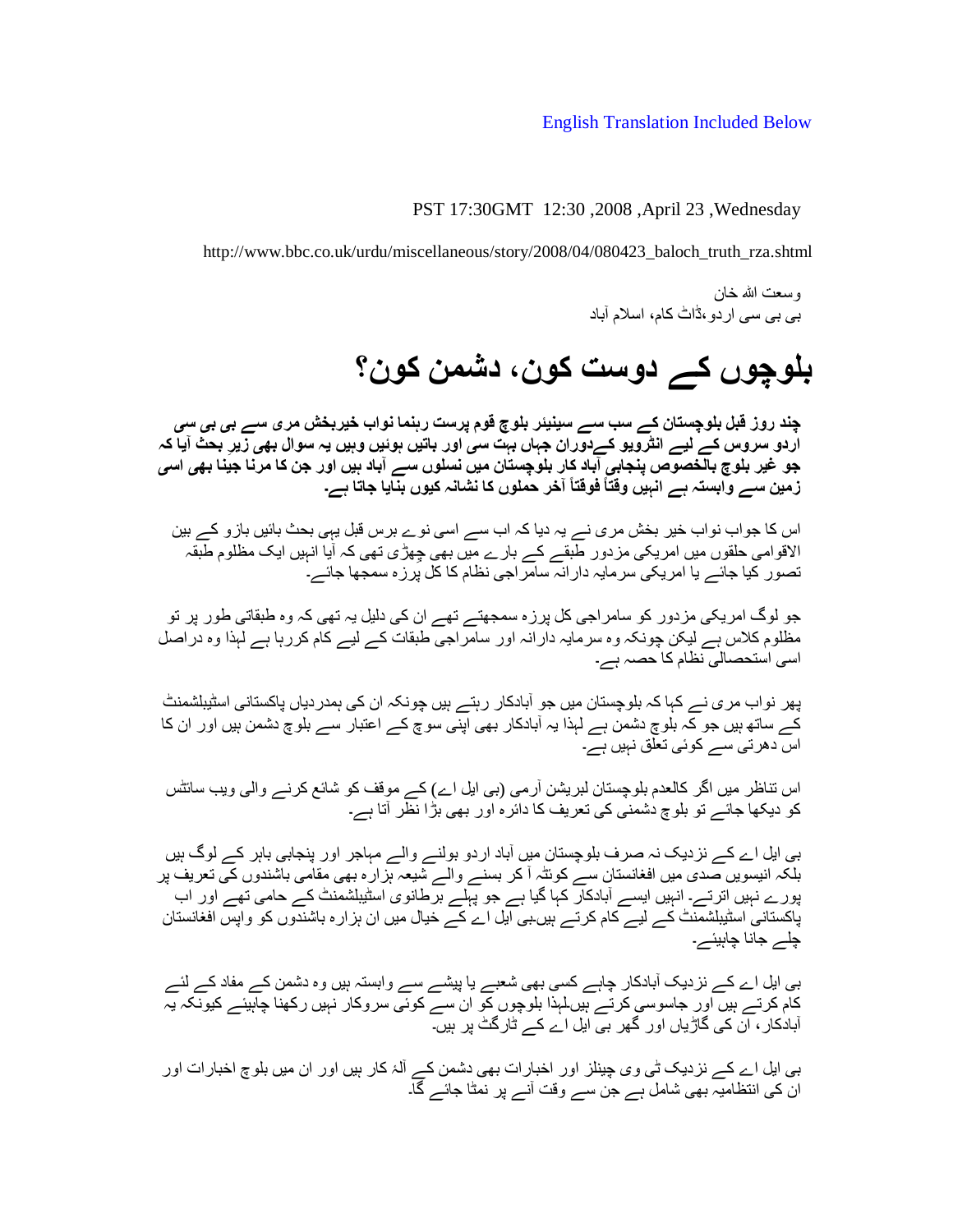بلوچستان پر نظر رکھنے والے بعض مبصرین کا خیال ہے کہ نواب اکبر بگتی کی ہلاکت کے بعد آبادکاروں پر حملے اور بلوچستان یونیورسٹی کے وائس چانسلر صفدر کیانی کی ہلاکت جیسے واقعات بلوچ قوم پرستوں کو چاہے کوئی فائده پہنچائیں یا نہ پہنچائیں لیکن ان کا فوری نقصان یہ ہے کہ پاکستان کے دیگر علاقوں میں بلوچستان کے حقوق کی آواز میں آواز ملانے والوں کے لئے نہ صرف اپنے موقف کا دفاع کرنا مشکل ہو جائے گا بلکہ اسکے نتیجے میں ان قوتوں کی حوصلہ افزائی ہوگی جو یہ کہتی ہیں کہ بلوچستان میں دراصل قوم پرست تحریک نہیں بلکہ دہشت گردی کی ایک لہر ہے جسے صرف طاقت سے ہی دبایا جاسکتا ہے۔

> اگر انتہا پسندوں کے موقف کو تسلیم کرلیا جائے تو پھر چیف جسٹس افتخار محمد چوھدری، مرحوم جنرل ریٹائرڈ موسی، بلوچستان میں عورتوں کی تعلیم کے لئے کام کرنے والی مرحومہ جنیفر قاضی کی خدمات کی بھی بلوچستان کی تاریخ میں کوئی جگہ نہیں بنتی۔



بلوچستان یونیورسٹی کے پہلے بانی وائس چانسلر مرحوم پروفیسر **Error!** کرارحسین بھی بلوچ مفادات کے دشمن ٹھہریں گے۔بلوچستان کے پارسی اور ہندو کمیونٹی بھی اس تعریف کے اعتبار سے بلوچ دشمن قرار پائے گی۔

یبلــــوچ شـــــدت پســــندوں ک جانــب ســـے فــوج پــر نکے جانے والے راکٹیپ ا جاتیکے بقا

سن انیس سو تہتر سے سن انیس سو اسی تک بلوچوں نے اسٹیبلشمنٹ کے خلاف جو مسلح جدوجہد کی اس میں پنجاب سمیت پاکستان کے دیگر صوبوں سے آئے ہوئے چند سرپھرے بھی بلوچ گوریلوں کے شانہ بشانہ تھے۔کیا یہ بھی بلوچ دشمن تھے؟

گناه گار اور بے گناه اور دشمن اور دوست کی عجیب و غریب تعریف خود ان بلوچوں کے لئے کتنی فائده مند ثابت ہوگی جو نسل در نسل پنجاب اور سندھ میں آباد ہیں۔اگر وہاں کے مقامی لوگوں نے بھی آبادکاروں کی وہی تعریف اپنا لی جو بی ایل اے کے انتہاپسندوں کی ہے تو پھر بات کہاں تک جائے گی۔

بلوچستان کی محرومی اور استحصال کسی سے پوشیده نہیں۔میڈیا کی آزادی کے طفیل نواب اکبر بگتی کی ہلاکت کا جس طرح سے پورے پاکستان ِ میں رد عمل ہوا وه اب سے بیس پچیس برس پہلے کے ماحول میں ً ممکن نہیں تھا۔اسی طرح اب یہ معلومات تقریبا ہر پڑھنے لکھنے والے پاکستانی کے علم میں ہیں کہ اسی ارب روپے سالانہ کی گیس میں سے بلوچستان کو محض سات ارب روپے کے لگ بھگ ملتے ہیں۔

وفاقی بیوروکریسی کے اعلی عہدیداروں میں بلوچستان سے تعلق رکھنے والے عہدیداروں کی تعداد دو ہاتھوں کی انگلیوں پر بھی پوری نہیں آتی۔بلوچستان میں متعین فرنٹئیر کانسٹیبلری کے تیس ہزار سے زائد عملے میں بلوچوں کی تعداد شاید ایک سو تک ہو۔

لیکن کیا یہ محرومیاں خضدار میں کسی آبادکار کے گھر پر بم پھینکنے یا یونیورسٹی کے سینیئر پروفیسر کو ہلاک کرنے سے ختم ہوجائیں گی۔کوئٹہ میں رہائش پذیر ایک مبصر کے بقول ایک ایسے وقت جب حکمران پیپلز پارٹی کی قیادت نے بلوچستان میں ماضی میں ہونے والی زیادتیوں پر معافی مانگی ہے اور مسئلے کے حل کے لئے کل جماعتی کانفرنس کے انعقاد پر غور ہورھا ہے، اگر صفِ اول کی بلوچ قوم پرست سیاسی قیادت نے اس طرح کی وارداتوں کے سلسلے میں کوئی واضح موقف اختیار نہ کیا تو بلوچستان کے حقوق کی تحریک نہ صرف صوبے میں نسلوں سے آباد غیر بلوچوں بلکہ دیگر علاقوں میں بھی اپنے لئے عمومی سطح پر ہمدردی کی لہر کھوسکتی ہےاور ایک بار پھر کئی برس پیچھے جا سکتی ہے۔اس مبصر کے بقول آج کی دنیا میں حقوق کی تحریکیں خود کو تنہا کرکے کامیاب نہیں ہوسکتیں۔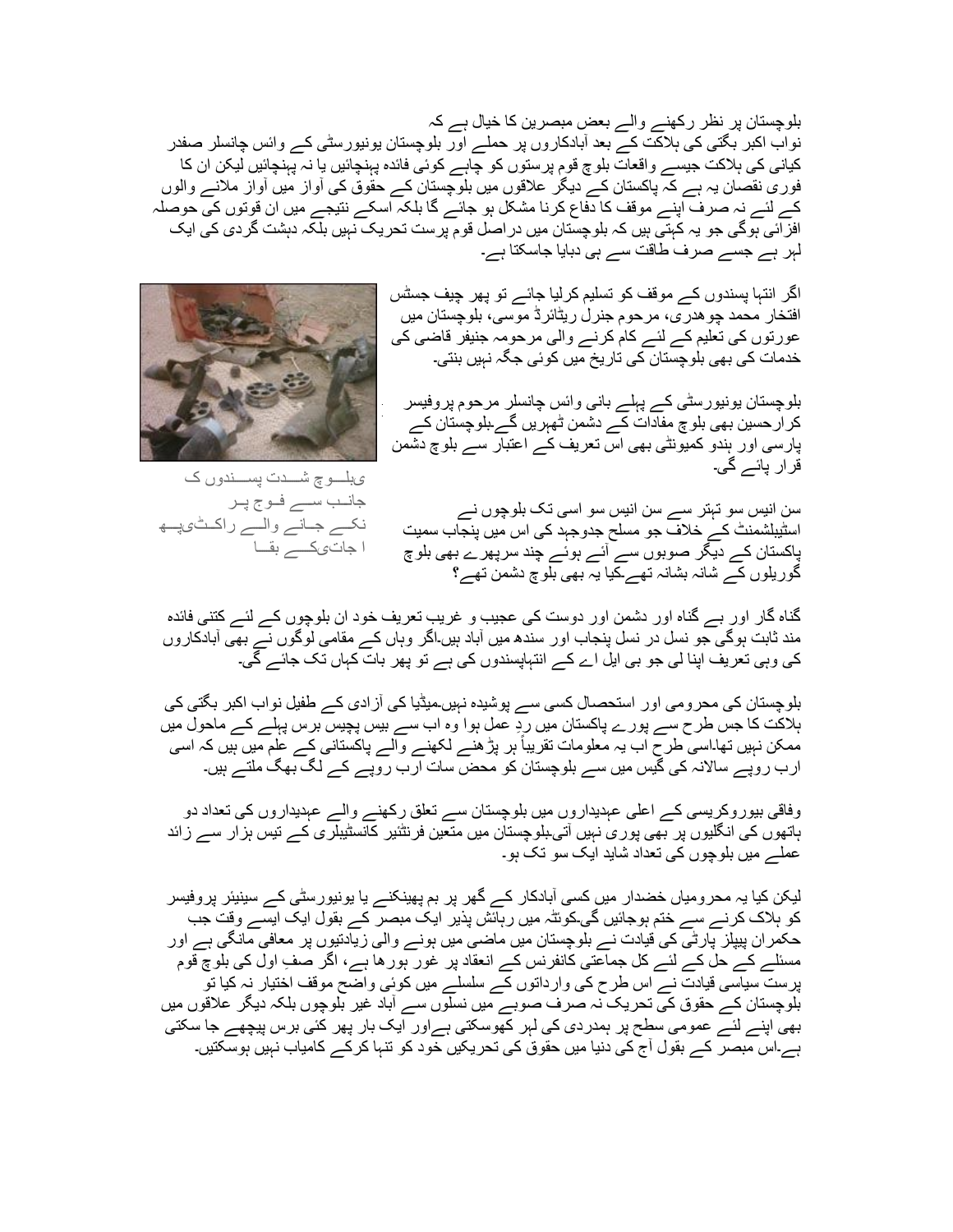## **English Translation:**

Translation of BBC Urdu Service Interview with Baloch Nationalist Leader, Nawab Khair Bux Mari. http://www.bbc.co.uk/urdu/miscellaneous/story/2008/04/080423\_baloch\_truth\_rza.shtml Wednesday, 23 April, 2008

[Who Are] Baloch's Friends and Enemies?

A few days ago, during BBC Urdu Service interview with senior most Baloch nationalist leader, Nawab Khair Bux Mari, where a lot of questions were asked, this question also came under debate that Non-Baloch, especially Punjabi Abad-Kar (a derogatory term used for non-locals) who have been living for generations in Balochistan and has lived and died in that land for generations, why are they made the subjects of often targeted attacks?

The question was answered by Nawab Khair Bux Mari as such: About 80 to 90 years ago the same debate was raised in the International Right-Wing Circles about the American labor class whether should they be considered a poor working class or should they be considered part and parcel of the American Imperialism?

Those who considered American labor class as necessary part of Imperialists argued that despite belonging to a lower social class, since they worked for the well to do class, therefore, they were part of the same regime.

Then Nawab Mari said, that since the loyalties of the Abad-Kar's living in Balochistan are with the Pakistani Establishment – who are against Baloch—therefore, the thinking [logic] of these Abad-Kar's make them an enemy of the Baloch and so, therefore, they don't have any rights with this land (Balochistan).

In this background, the definition of "Baloch Enemy" takes a much larger context if we see the websites publishing the statements of the banned [terrorist organization] Balochistan Liberation Army (BLA).

BLA not only considers Urdu speaking [Muhajirs] and Punjabis as outsiders, the Shia Hazaras, migrating from Afghanistan to Quetta during 19<sup>th</sup> Century, are also excluded from the definition of Balochistan locals. They [Hazaras] are called Abad-Kar's because they first worked for the British Establishment [alluding to Hazara Pioneers regiment of the British Army] and now working for the Paksitani Establishment. In BLA's opinion, these Hazaras should go back to Afghanistan.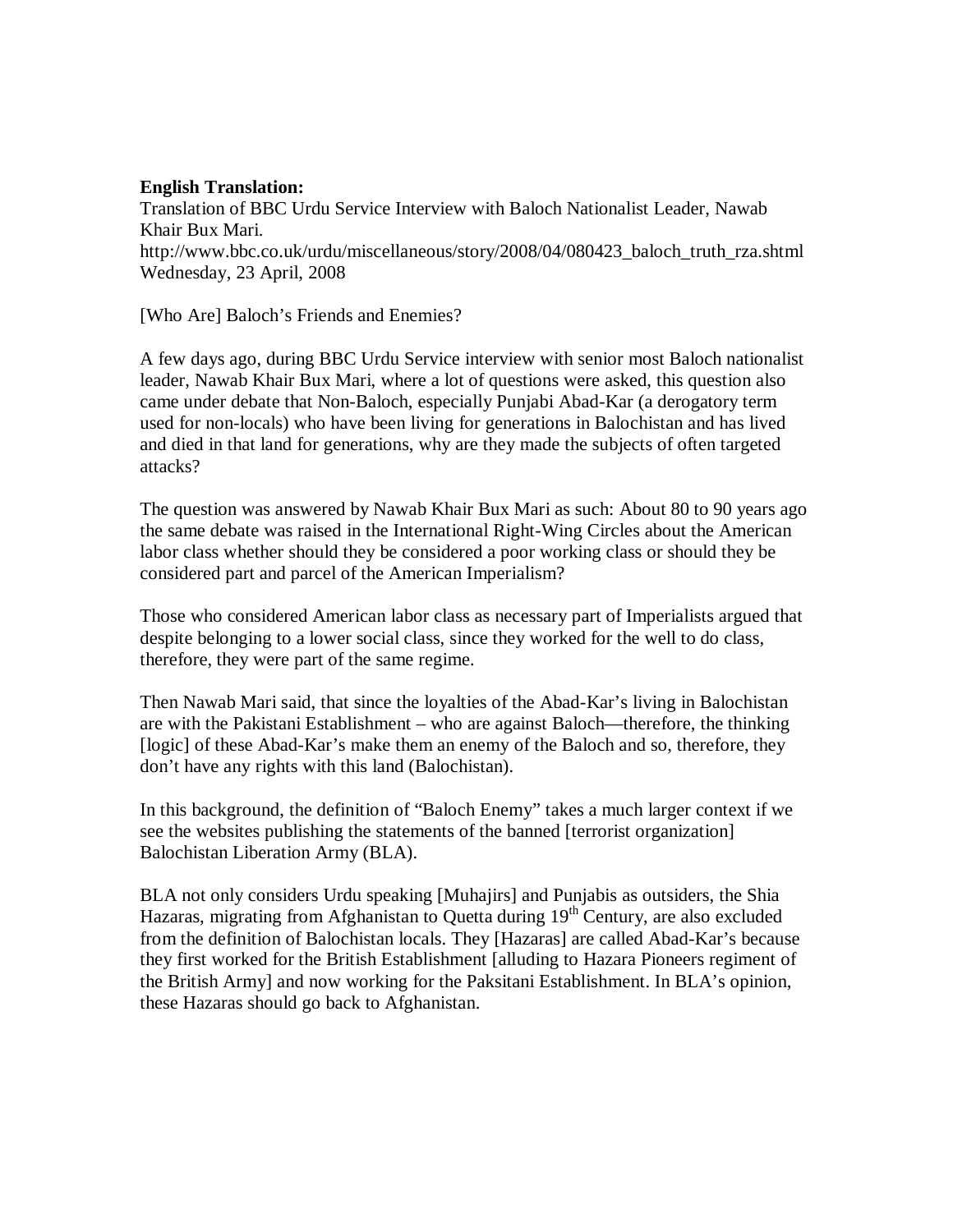BLA thinks that Abad-Kars, irregardless of their profession, works for the enemies and spies for them. Therefore, Balochis should have no connection with them because they, their homes and vehicles, are also on their target list.

BLA thinks media (TV channels and Newspapers) are also part of the enemy. This includes Baloch Newspapers and their owners who will also be targeted due time.

Analysts familiar with situation in Balochistan thinks that the attacks on the Abad-Kar's after the killing of Nawab Akbar Bugti, and the targeted killing of Vice Chancellor of Balochistan University, Safdar Kayani, whether they will benefit or not benefit the Baloch Nationalists, will make it difficult for those advocating for the rights of the Baloch [people in Pakistan] to defend this point of view. Conversely, this gives a chance to those who allege that it is not a nationalist movement in Balochistan but a wave of terrorism which can only be rooted out by force.

If we agree to the point of view of [Baloch] extremists then there is no room for acknowledging the works and accomplishments of those such as, Chief Justice Iftikhar Mohammad Chaudary, (Late) Retd. General Musa Khan [Hazara], and (Late) Jennifer Qazi, working for women education.

[According to this definition] Founding member of Balochistan University, Vice Chancellor (late) Professor Karrar Hussain will also be counted as someone working against the Baloch interests. Balochistan's minorities such as a Parsi's and Hindus will also be considered Baloch enemy according to this definition.

Were those (few from Punjab and other provinces) fighting alongside Baloch in their armed struggle against the establishment between 1973 and 1980 also Baloch enemies?

How beneficial will be the strange definition of guilty vs. Innocent, and friend vs. foe, for those Baloch living for generations in Punjab and Sindh. If the locals of those places also adopted the same definition of Abad-Kar as that of BLA extremists, then where will this end?

The injustice done to Balochistan is not hidden from any. Thanks to open media, the reaction over Nawab Akbar Bugti's death would not have been possible as such about 20 to 25 years ago. Likewise, every educated Pakistani now knows that only as little as 7 billion Rupees out of 80 billion Rupees of natural gas royalty finds its way back to Balochistan.